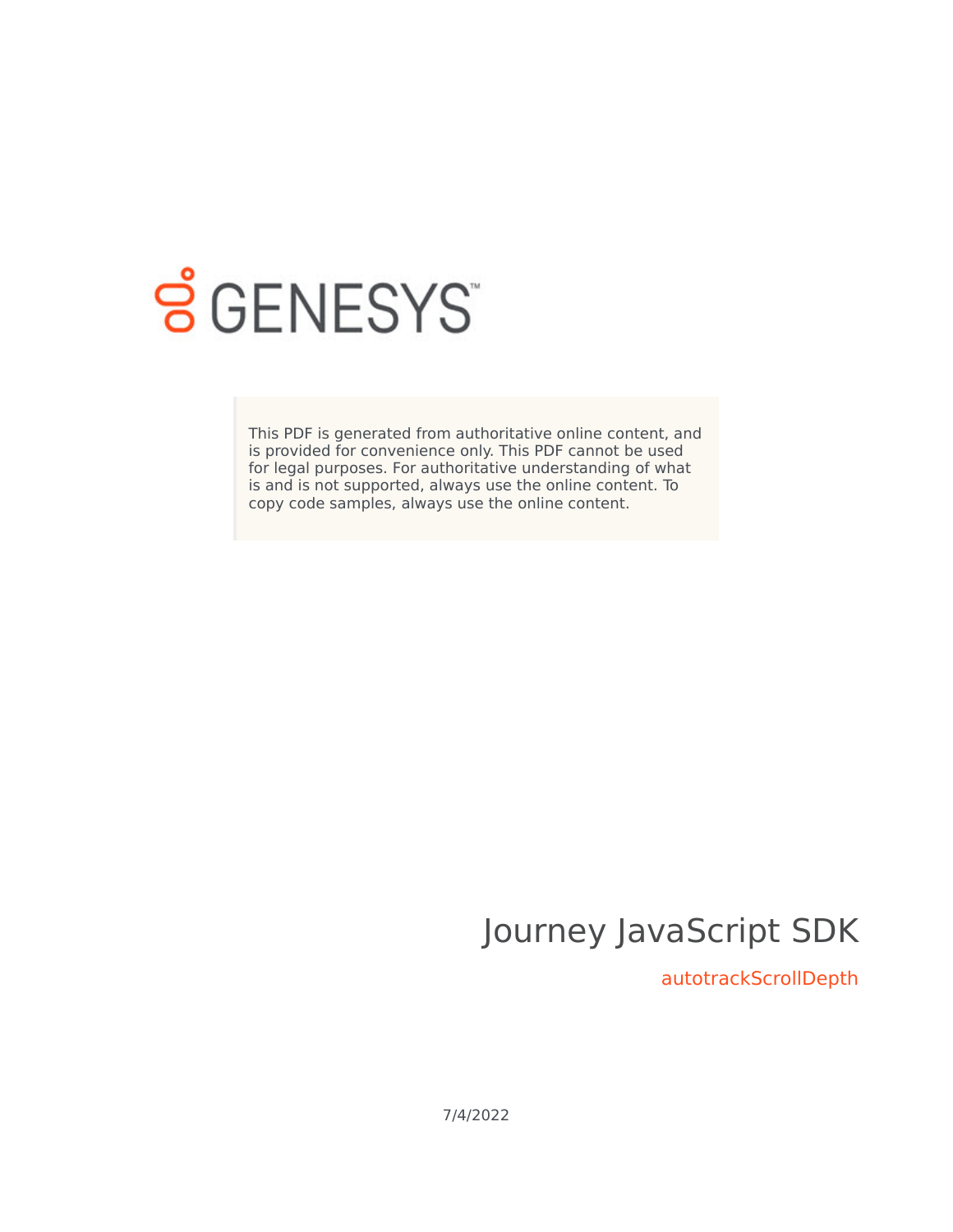### Contents

- 1 [Description](#page-2-0)
- 2 [Signature](#page-2-1)
- 3 [Example](#page-2-2)
- 4 [Config \(required\)](#page-3-0)
	- 4.1 [Example](#page-3-1)
- 5 [Callback \(optional\)](#page-3-2)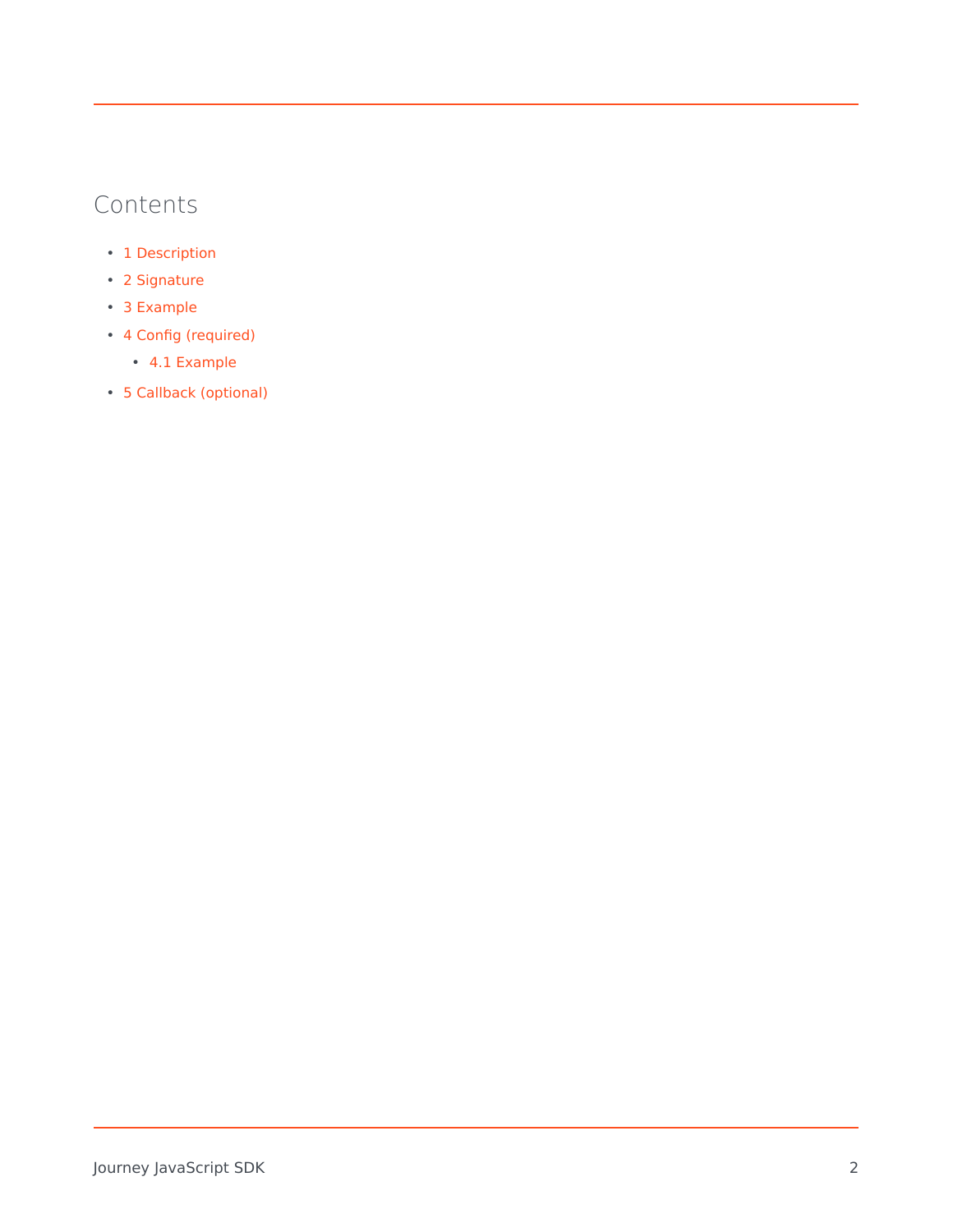Learn how to configure which scroll milestones Genesys Predictive Engagement tracks on your websites. This configuration provides more accurate page tracking information for use in segments and outcomes.

#### Important

This article only applies to customers using web chat. If you are a Genesys Cloud CX customer, we encourage you to use the new web messaging feature to replace web chat.

#### <span id="page-2-0"></span>Description

The autotrackScrollDepth module tracks when a visitor scrolls to see a specific percentage of a webpage. To use autotrackScrollDepth, configure the click events to track using the following options:

- Config
- Callback

#### <span id="page-2-1"></span>Signature

ac('load', 'autotrackScrollDepth', config, [callback]);

#### <span id="page-2-2"></span>Example

```
ac('load', 'autotrackScrollDepth', {
 scrollDepthEvents: [
   { percentage: 75, eventName: 'scroll_depth_75' },
   { percentage: 100, eventName: 'scroll_depth_100' }
 ]
}, function () {
   console.log('"autotrackScrollDepth" has been loaded');
});
```